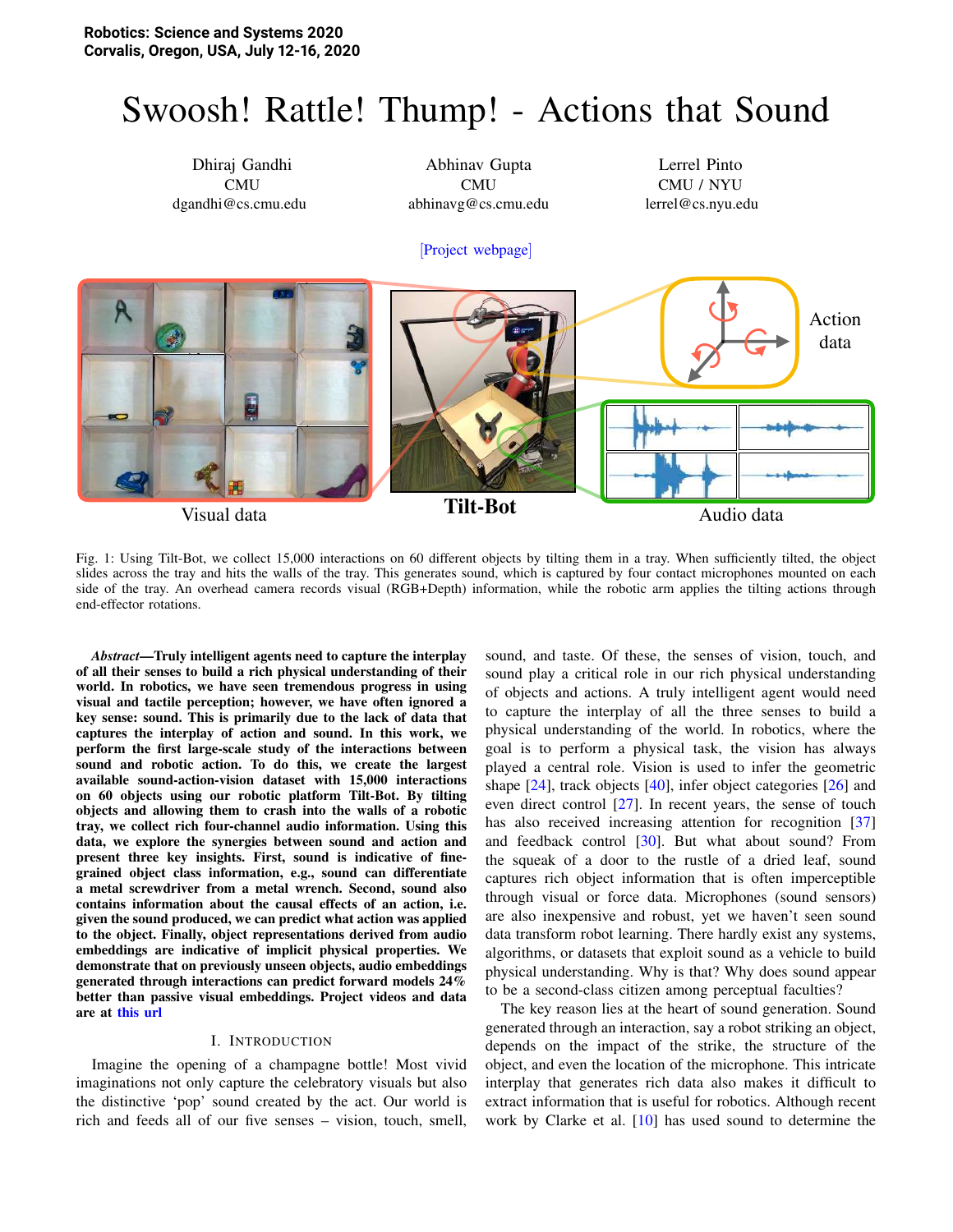amount of granular material in a container, we believe there lies much more information in the sound of interactions. But what sort of information can be extracted from this sound?

In this paper, we explore the synergy between sound and action to gain insight into what sound can be used for. To begin this exploration we will first need a large and diverse dataset that contains both sound and action data. However, most existing sound datasets do not contain information about the action, while most action datasets do not contain information about sound. To solve this, we create the largest sound-actionvision dataset available with 15,000 interactions on over 60 objects with our Tilt-Bot robot Figure [1.](#page-0-0) Each object is placed in a tray mounted on a robot arm that is tilted with a random action until the object hits the walls of the tray and makes a sound. This setup allows us to robustly collect sound and action data over a diverse set of objects. But how is this data useful? Through Tilt-Bot's data, we present three key insights about the role of sound in action.

The first insight is that sound is indicative of fine-grained object information. This implies that just from the sound an object makes, a learned model can identify the object with 79.2% accuracy from a set of diverse 60 objects, which includes 30 YCB objects [\[8\]](#page-8-4). Our second insight is that sound is indicative of action. This implies that just from hearing the sound of an object, a learned model can predict what action was applied to the object. On a set of 30 previously unseen objects, we achieve a 0.027 mean squared error which is 42% better than learning from only visual inputs. Our final insight is that sound is indicative of the physical properties of an object. This implies that just from hearing the sound an object makes, a learned model can infer the implicit physical properties of the object. To test this implicit physics, we show that a learned audio-conditioned forward model achieves a L1 error of 0.193 on previously unseen objects, which is 24% lesser than forward models trained using visual information. This further indicates that audio embeddings, generated from a previous interaction, can capture information about the physics of an object significantly better than visual embeddings. One could envision using these features to learn policies that first interact to create sound and then use the inferred audio embeddings to perform actions [\[44\]](#page-9-3).

In summary, we present three key contributions in this paper: (a) we create the largest sound-action-vision robotics dataset; (b) we demonstrate that we can perform fine grained object recognition using only sound; and (c) we show that sound is indicative of action, both for post-interaction prediction, and pre-interaction forward modeling. Tilt-Bot's soundaction-vision data, along with audio embeddings will be publicly released.

#### II. RELATED WORK

#### *A. Multi-modal Learning with Sound*

Recently, there has been a growing interest to use sound in conjunction with vision, either for generating sound for mute videos, or to localize the part of the image that produces sound, or to learn better visual and audio features. Owens et al. [\[32\]](#page-9-4) collected hundreds of videos of people hitting, scratching, and prodding objects with a drumstick. This data was then used to train a recurrent neural network which synthesizes sound from silent videos. However, relying on humans for data collection is a considerable bottleneck to scale up the approach. Similarly, Zhang et al. [\[42\]](#page-9-5) build a simulator to generate sounds for different objects and then used it to learn the physical properties of objects. However, due to the domain gap between simulation and real, widespread application of these techniques has been limited. Aytar et al. [\[7\]](#page-8-5) uses the natural synchronization between vision and sound to learn an acoustic representation using two-million unlabelled videos. Similarly, Arandjelovic and Zisserman [\[5\]](#page-8-6) looks at raw unconstrained videos to learn visual and audio representations that perform on par with state-of-the-art self-supervised approaches. In a similar spirit, we also learn audio representations, albeit through action, to be used for downstream tasks. Arandjelovic and Zisserman [\[6\]](#page-8-7), Senocak et al. [\[38\]](#page-9-6) further explores the audio-visual correspondence in videos to localize the object that sounds in an image, given the audio signal. Zhao et al. [\[43\]](#page-9-7) has taken this idea one step further. Given the audio signal, they separate it into a set of components that represents the sound from each pixel. In contrast to these works, we look at obtaining a richer representation of sound by studying its interactions with action.

#### *B. Learning forward models*

Standard model-based methods, based on the estimated physical properties and known laws of physics, try to calculate a sequence of control actions to achieve the goal [\[25,](#page-8-8) [31,](#page-9-8) [14\]](#page-8-9). Although this has been widely used for object manipulation tasks in robotics  $[11]$ , manipulating an unknown object is still a daunting task for such methods. This is mainly due to the difficulties in estimating and modeling the novel physical world [\[41\]](#page-9-9). Given the challenges in predicting the physical properties of a novel environment, several works [\[13,](#page-8-11) [18,](#page-8-12) [4,](#page-8-13) [23\]](#page-8-14) try to learn dynamic models based on objects' interactions with the environment. However, when we need to use these learned models on previously unseen objects, these models also fail to generalize. This is because they often do not contain object-specific information. One way to get object-specific information is to use raw visual observations instead of object state [\[3,](#page-8-15) [20,](#page-8-16) [17\]](#page-8-17). In these methods, given the observation of a scene and action taken by the agent, a visual forward model predicts the future visual observation. These forward models can then be used to plan robotic motions. In our work, we show that instead of using visual information, audio embeddings generated from a previous interaction can be used to improve these forward models.

#### *C. Multi-modal Datasets*

Alongside algorithmic developments, large scale datesets have enabled the application of machine learning to solve numerous robotic tasks. Several works like Pinto and Gupta [\[35\]](#page-9-10), Levine et al. [\[28\]](#page-8-18), Agrawal et al. [\[3\]](#page-8-15), Gandhi et al.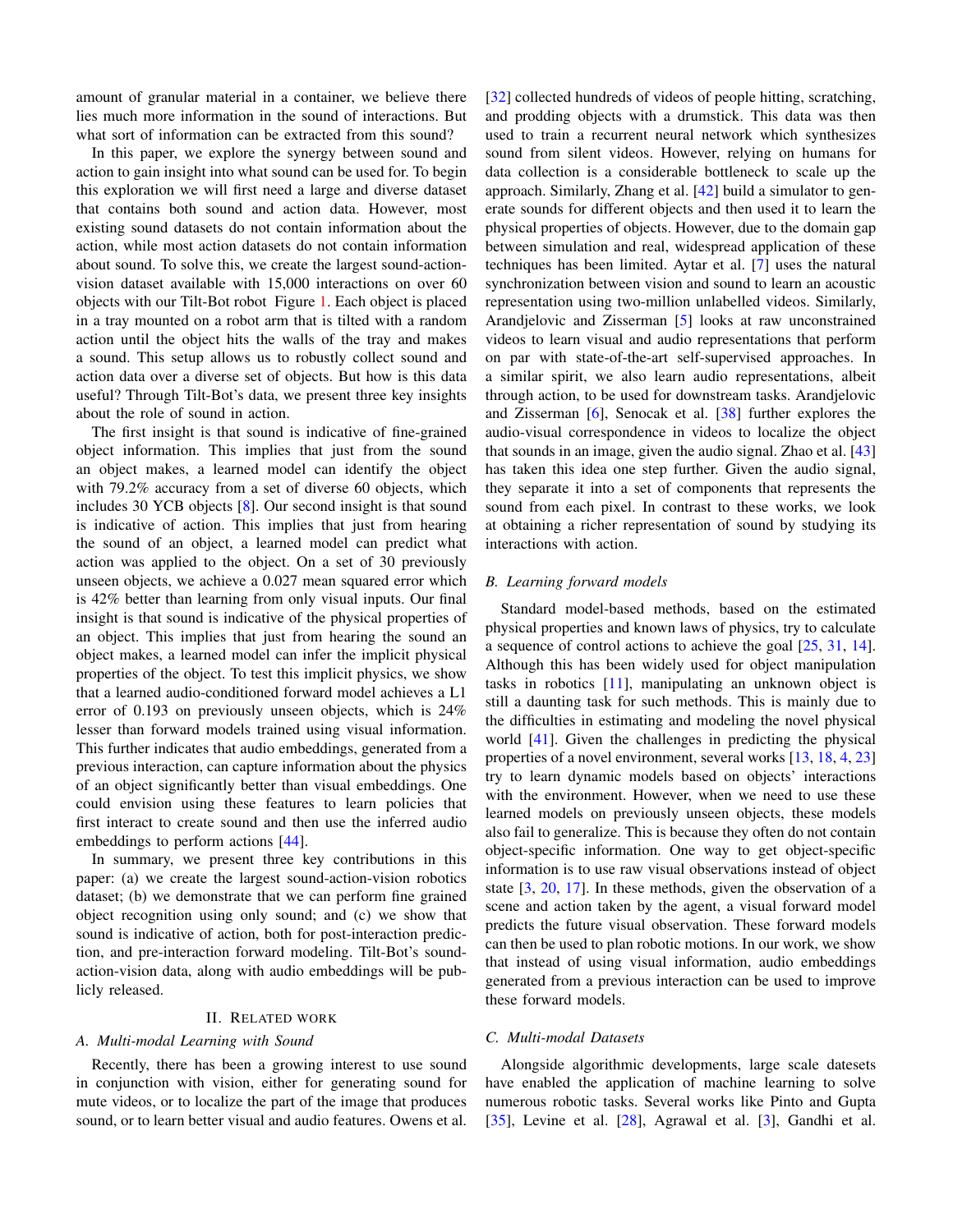<span id="page-2-0"></span>

Fig. 3: Here are 12 interactions collected using Tilt-Bot. Each interaction is visualized as three images. The left image shows the visual observation of the object before the action is applied along with the applied action. The middle image shows the visual observation after the interaction, while the right image shows the STFT representation of audio generated by 3 of the 4 microphones.

[\[19\]](#page-8-19) collect large scale visual robotic data for learning manipulation and navigation skills. Apart from visual data, some works [\[30,](#page-9-2) [36\]](#page-9-11) have also looked at collecting large-scale tactile data. This tactile or force data can then be used to recover object properties like softness or roughness. Although these datasets contain visual information and action data, they ignore a key sensory modality: sound.

Understanding what information can be obtained from sound requires a large-scale sound dataset. Early attempts [\[32\]](#page-9-4) collect sound data by recording people interacting with objects. Although this dataset contains large amounts of sound data, it does not contain information about the action. In our work, we show that action information not only helps regularize object classification but also helps in understanding the implicit physics of objects. Prior to our work, Clarke et al. [\[10\]](#page-8-3) has shown that sound information is indeed helpful for state-estimation tasks like measuring the amount of granular material in a container. Here, they exploit the mechanical vibrations of granular material and the structure around it for accurate estimation. In our work, instead of a single type of object, we collect audio data across 60 different objects. This allows us to learn generalizable audio features that transfer to previously unseen objects on a variety of tasks like action regression and forward-model learning.

#### III. THE TILT-BOT SOUND DATASET

To study the relationship between sound and actions, we first need to create a dataset with sound and action. In this section, we describe our data collection setup and other design decisions.

The Tilt-Bot Setup: A framework to collect large-scale data

needs three key abilities: (a) to precisely control the actions; (b) to be able to interact with a diverse set of objects; (c) to record rich and diverse sound; and (d) requires little to no manual resets. To do this, we present Tilt-Bot (Figure [1\)](#page-0-0). Tilt-Bot is a robotic tray mounted on a Sawyer robot's endeffector. This allows us to precisely control the movements of the tray by applying rotational and translational actions on objects inside it. The tray has dimensions of  $30 \times 30$  cm and a payload of 1 Kg allowing us to place a large range of common day objects in it. To collect audio information, four contact microphones [\[2\]](#page-8-20) are attached on the four sides of the tray. This allows for the creation of rich audio information from the interactions of objects with each other and the tray. To collect visual information, an Intel Realsense Camera [\[1\]](#page-8-21) is mounted on the top of the tray to give RGB and Depth information of the object in the tray. Our current setup allows us to collect four-channel audio at 44,100Hz, RGB and Depth at 6Hz, and tray state information (rotation and translation) at 100Hz. Rotational and translational action commands can be sent at 100Hz.

Data Collection Procedure: Our dataset consists of soundaction-vision data on 60 objects; 30 of which belong to the YCB object dataset [\[8\]](#page-8-4), and 30 are common household objects. Figure [5](#page-3-0) represents some of the objects used for collecting data using Tilt-Bot. For each object, data is collected by first placing it in the center of the tray. Then, Tilt-Bot applies randomly generated rotational actions to the object for 1 hour. We do not apply translational action since we notice the minimal motion of the object with it. The rotational actions cause the tray to tilt and make the object slide and hit the walls of the tray. The sound from the four microphones, along with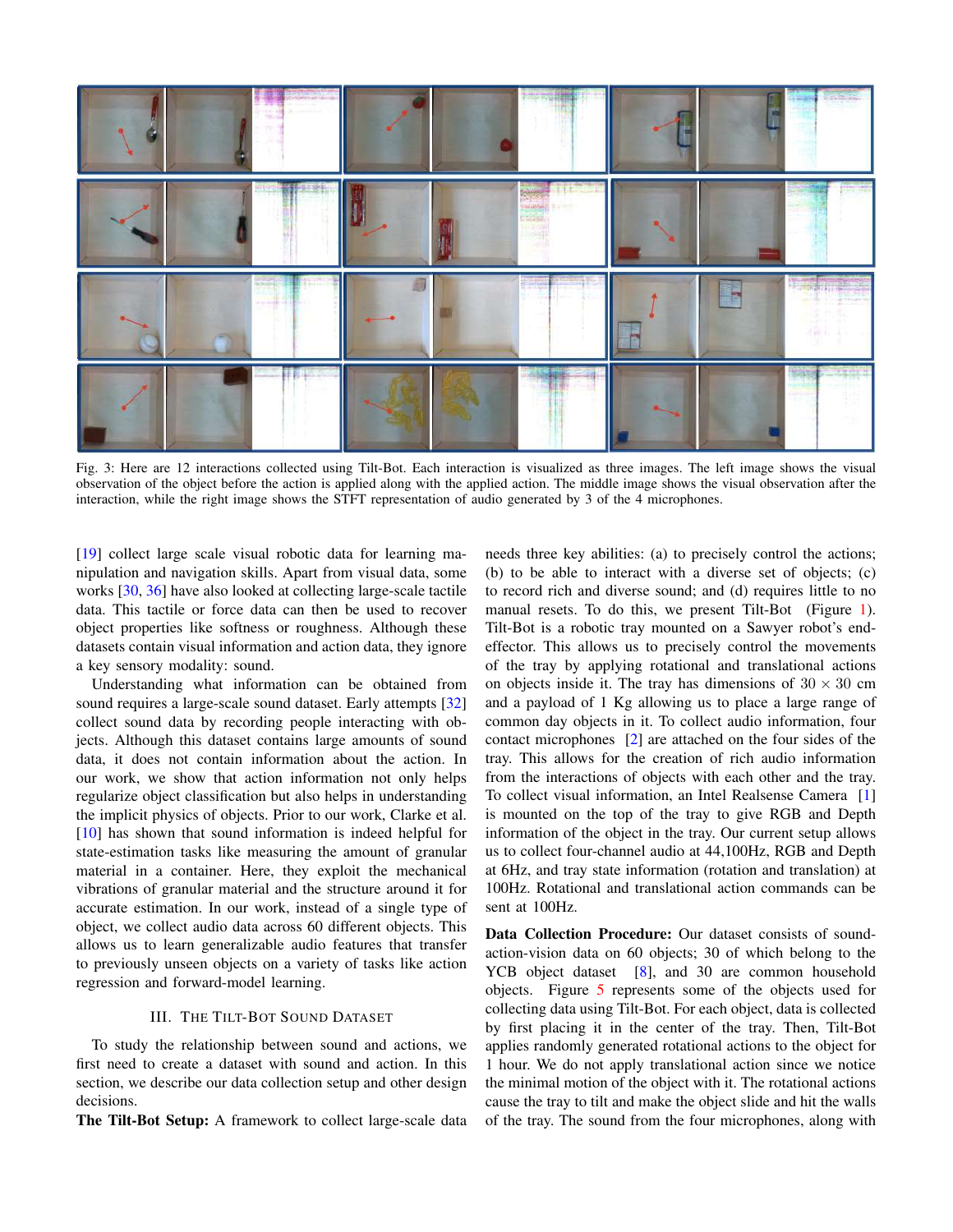<span id="page-3-1"></span>

## (a) Training the audio embedding (b) Audio embedding for forward models

Fig. 4: To train audio embeddings (a), we perform multi-task learning for instance recognition (top) and action regression (bottom). Once the embedding network is trained, we can use the extracted audio embeddings as object features for downstream tasks like forward model learning (b).

<span id="page-3-0"></span>

Training (set A) Objects Testing (set B) Objects



the visual data are continually recorded. Furthermore, using a simple background subtraction technique [\[45\]](#page-9-12), we can track the location of the object as it collides with the walls of the tray. For every contact made with the tray's wall, which is detected by peaks in the audio stream, we segment a foursecond interaction centered around this contact. This amounts to around 15000 interactions over 60 robotic hours of data collection. Each of these interactions contains the sound, the RGB+Depth, and the tracking location of the object during the interaction. Examples of the data can be seen in Figure [3.](#page-2-0) All of our data and pre-processing will be open-sourced.

#### IV. LEARNING WITH AUDIO

To understand and study the synergies between sound and action, we focus on three broad categories of learning tasks: (1) fine-grained classification (or instance recognition) [\[26,](#page-8-1) [22\]](#page-8-22), (2) inverse-model learning (or action regression) [\[35,](#page-9-10) [3\]](#page-8-15), and (3) downstream forward-model learning  $[15, 13]$  $[15, 13]$  $[15, 13]$ . In this section, we will describe our experiments along with insights to better understand the role of sound with action in the context of learning and robotics.

#### *A. Processing audio data*

Before using audio data for learning, we first need to convert it into a canonical form. Since we will use audio in conjunction with images for several experiments, we build on the representation proposed by Zhao et al. [\[43\]](#page-9-7). Here the key idea is to convert the high dimensional raw audio (705600 for a 4 second audio recorded at 44.1KHz for 4 audio channels) to a smaller dimensional image. This is first done by subsampling each audio channel from 44.1KHz to 11KHz. Then, a Shorttime Fourier transform (STFT) [\[12\]](#page-8-24) with a FFT window size of 510 and hop length of 128 is applied on the subsampled and clipped audio data. For each channel this results in a  $64 \times 64$  representation. Stacking the 4 channel audio, we get a  $64 \times 64 \times 4$  representation. We further apply a log transformation and clip the representation to between  $[-5, 5]$ . This representation allows us to treat audio as an image and now effectively run 2D convolutions on audio data, which can capture the temporal correlations from a single audio channel along with the correlations between multiple audio channels. Visualization of this representation can be seen in Figure [3,](#page-2-0) where the first three channels of audio data  $(64 \times 64 \times 3)$  are converted to an RGB image.

#### <span id="page-3-2"></span>*B. Fine-grained object classification*

Classically, the goal of recognition is to identify which object is being perceived. This task is generally done using visual images as input, and is done to test the robustness of visual feature extractors. In our case, we use this task to study what type of object-centric information is contained in sound. For the 60 objects in our TiltBot dataset we first create a training set with 80% of the data and a testing set with the remaining 20%. Then, we train a simple CNN [\[26\]](#page-8-1), that only takes the audio information as input and outputs the instance label of the object that generated the sound. This architecture is similar to top part of Figure  $4(a)$  $4(a)$ .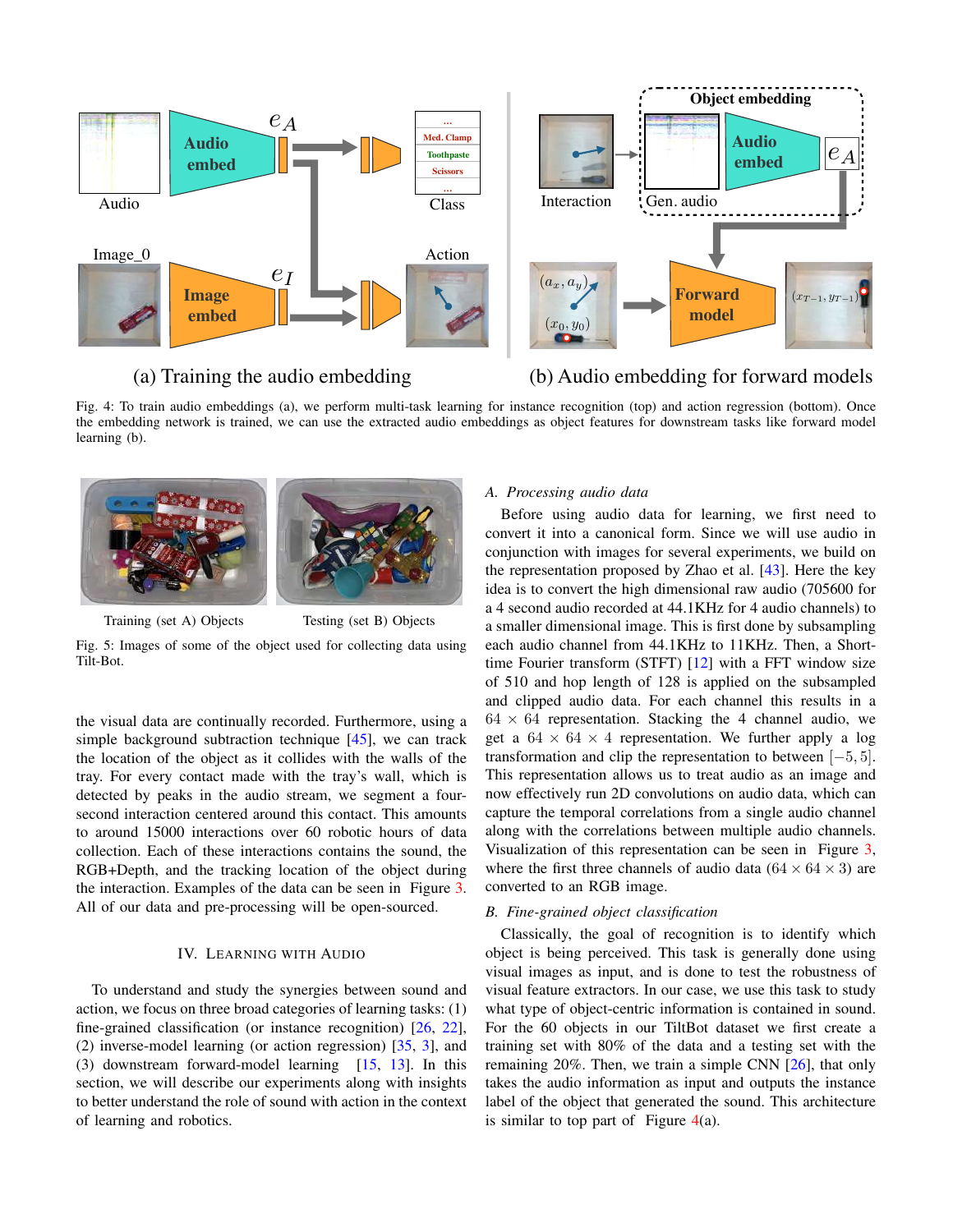<span id="page-4-0"></span>

Fig. 6: Visualization of predictions from our inverse model. For each image, the left image is the start state, while the right image is the end state. The red arrow represents the ground truth actions taken by the robot, while the black arrow corresponds to the actions predicted by our action-regression model.

On our heldout testing set, this trained model achieves a classification accuracy of 76.1%. Note that a random classifier gets a 1.67% accuracy. This shows that audio data contains fine-grained information about objects. Although Owens et al. [\[33\]](#page-9-13) demonstrate that audio information can be used to classify broad categories like wood, metal etc., our results show for the first time (to our knowledge) that audio information generated through action gives instance-level information like screwdriver, scissor, tennis ball etc. To further understand what information sound gives us, we study the top classification errors of our model. In Figure [7](#page-5-0) we see that there are two main modes of errors. The first is if instances only differ visually. For example, a green cube cannot be distinguished from a blue cube solely from the sound information. The second error mode is the generated sound is too soft. If the action causes the object to only move a little and not make too much sound, information about the object is masked away and causes classification errors.

#### *C. Inverse-model learning*

The goal of learning inverse models is to identify what action was applied, given observations before and after the action. From a biological perspective, learning inverse models implies an understanding of cause and effect and is often necessary for efficient motor-learning [\[39\]](#page-9-14). In the general setting of this problem, a model takes as input the observations before and after an interaction and outputs the action applied during the interaction. In our case, we want to study if sound contains cause-effect information about actions. Moreover, since inverse-model learning can be evaluated on previously unseen objects, we can test the generalization of audio features not only on objects seen in training but to novel objects as well.

To demonstrate this, we split our TiltBot objects into two sets: set A and set B, where both sets contain 30 objects with 15 objects from the YCB dataset. Using an architecture similar to the bottom part of Figure  $4(a)$  $4(a)$ , an inverse model is trained on set A to regress the action. The input into this inverse model is an image of the object before the interaction, and the sound generated during the interaction. Note that the image of the object after the interaction is not given as input. The action that needs to be output is the 2D projection of the rotation vector on the planar tray surface. We evaluate the performance of the inverse model using normalized  $([-1, 1])$ mean squared error (MSE), where lower is better. Testing this model on held-out set A objects, we get a MSE of 0.008, while a random model gives a MSE of 0.4. If we use the image of the object after the interaction as input instead of audio, we get a MSE of 0.043. This shows that for these physical interactions using audio information is not just better than random, but in fact better than using visual observations. This insight holds true even when tested on previously unseen set B objects. With set B testing, audio inverse models give a MSE of 0.027, which indicates some amount of overfitting on set A objects. However, this is significantly better than the 0.047 MSE we get from using purely visual inverse models. Sample evaluations of our inverse model can be seen in Figure [6.](#page-4-0)

#### *D. Multi-task audio embedding learning*

In the previous two sections, we have seen how sound contains information about both fine-grained instances of objects and causal effects of the action. But what is the right loss function to train an audio embedding that generalizes to multiple downstream tasks? One way would be to train the embedding on the instance recognition task on Tilt-Bot data, while another option would be to train it on the inverse-model task. Both of these tasks encode different forms of information, with classification encoding identifiable properties of the object and inverse model encoding the physical properties of the object. Inspired from work in multi-task learning [\[9,](#page-8-25) [34\]](#page-9-15), we take the best of both worlds and train a joint embedding that can simultaneously encode both classification and action information.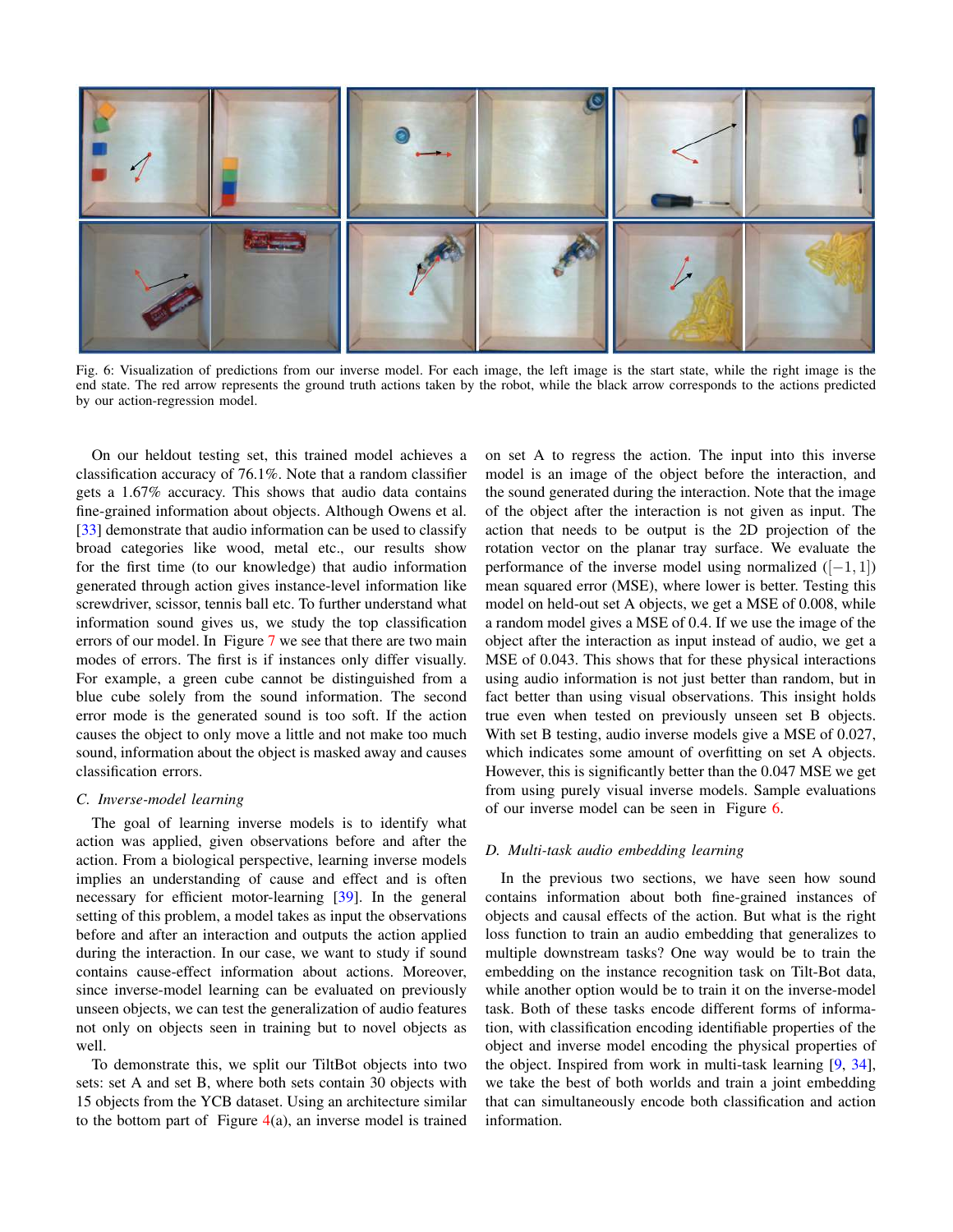<span id="page-5-0"></span>

<span id="page-5-1"></span>Fig. 7: Here we see the top classification errors made by our instance recognition model. There are two key failure modes: (a) misclassifications between similar objects that have different visual properties like the cubes, and (b) when the sound generated is too soft like the misclassification of the screwdriver.

|                                                                                                       | Train objects |                              |  |  |     | Test objects |     |     |                  |       |
|-------------------------------------------------------------------------------------------------------|---------------|------------------------------|--|--|-----|--------------|-----|-----|------------------|-------|
|                                                                                                       |               | $\lambda =$ 0.0 0.05 0.1 0.2 |  |  | 1.0 | 0.0          | 0.1 | 0.2 | 1.0 <sub>1</sub> | Image |
| Class. (†) $\begin{bmatrix} 0.738 & 0.780 & 0.770 & 0.786 & 0.027 \end{bmatrix}$ N/A N/A N/A N/A      |               |                              |  |  |     |              |     |     |                  | N/A   |
| Reg. ( $\downarrow$ )   0.395 0.024 0.022 0.014 <b>0.008</b>   0.352 0.027 <b>0.020</b> 0.027   0.043 |               |                              |  |  |     |              |     |     |                  |       |

TABLE I: Classification and Regression performance across different methods on the Tilt-Bot dataset. For classification, higher is better while for regression lower is better.

As seen in Figure [4\(](#page-3-1)a), the audio embedding  $e_A$  is trained jointly using the classification and the inverse model loss according to  $\mathcal{L}_{total} = (1 - \lambda)\mathcal{L}_{class} + \lambda\mathcal{L}_{inv}$ . Note that when  $\lambda = 0$ , the embedding captures only classification information, while  $\lambda = 1$  captures only inverse-model information. We report the performance of joint learning on held-out data in Table [I.](#page-5-1) Here, training is performed on set A objects, while testing is done on set A held-out interactions and unseen set B objects. For classification, we find that joint learning improves performance from 73.8% on the 30 set A objects to 78.6%. When trained on both set A and set B objects, classification performance improves from 76.1% (Section [IV-B\)](#page-3-2) to 79.5%. On inverse-model learning, we notice that joint learning does not improve performance on set A. However, on novel set B objects, we see a significant improvement from 0.027 MSE to 0.020 MSE. Again, this performance is also much better than learning directly from visual inverse-models at 0.043 MSE.

Another way to understand the information captured in our audio embeddings is to look at the top three nearest object instance given an input object instance. In Figure [9](#page-6-0) we show a few of these object retrievals. Interestingly, these features capture object shapes like matching the long screwdriver to the long butterknife and matching the yellow cube to other colored cubes. In Figure  $8$  we show the tSNE  $[29]$  plots of the features. This further demonstrates how similar objects are closer, while physically different objects are farther apart.

#### *E. Few shot learning*

To further quantify the generalization of the trained audio embeddings, we perform a few shot learning experiment [\[16\]](#page-8-26). We first extract the embeddings corresponding to novel objects in set B using the embedding model learned on set A. Given a few  $k$  interactions of an object, we classify the object belonging to test B set using nearest neighbours on the audio features. Results for this are visualized in Figure [10.](#page-6-1) All audio embeddings achieve similar performance on this task going from around 25% with  $k = 1$  to around 40% with  $k = 20$ . We note that although the performance is more than 2X of using

<span id="page-5-2"></span>

Fig. 8: t-SNE plots using audio encoding extracted from the audio embedding network. (a) represents the training objects and (b) for testing objects. This plot is best viewed in color.

a random neural-network audio embedding, it significantly worse than using ImageNet pretrained ResNet [\[21\]](#page-8-27) features that have an impressive 75% for  $k = 1$ . This shows that for pure visual similarity tasks, audio information is helpful, but currently not informative enough compared to state-of-the-art visual features that are trained on a significantly larger amount of visual data.

#### *F. Downstream Task: Forward model learning on TiltBot*

Our previous experiments demonstrate the importance of using audio perception. In this section, we investigate if we can use sound to extract physical properties of an object before physically interacting with it. This use case is inspired from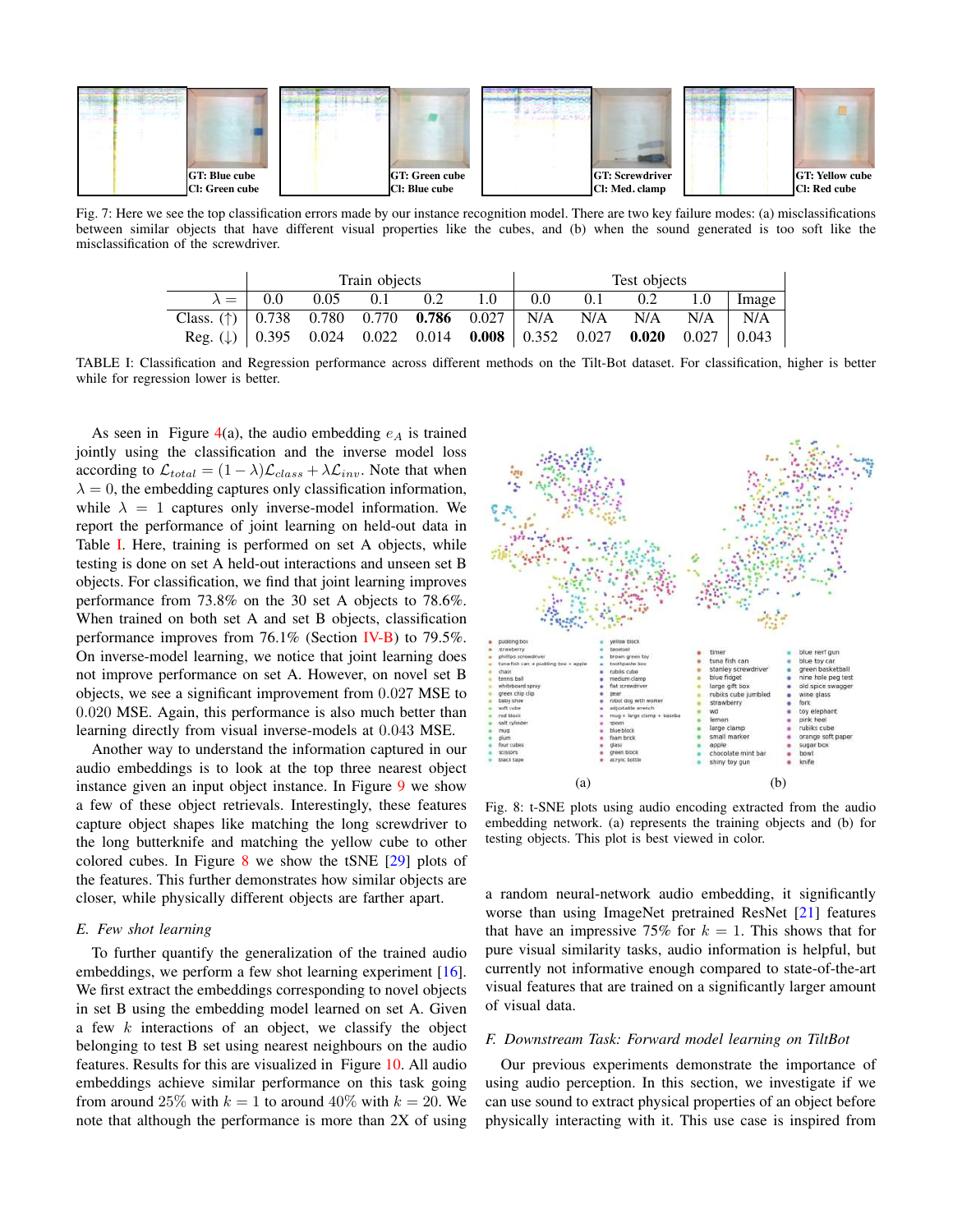<span id="page-6-0"></span>

Fig. 9: Image retrieval results based on audio embedding. Here, the green box image corresponds to the query image and 3 images in the row (in red) correspond to the closest object retrievals in the audio-embedding space.

<span id="page-6-1"></span>

Fig. 10: Classification accuracy on test objects based on k nearest neighbors of various audio embeddings (AE). Here, we note that embeddings learned through our audio networks are significantly better than random embeddings.

recent work on Environment Probing Interactions [\[44\]](#page-9-3) where probing interactions are used to understand latent factors before implementing the real policy. Here the sound generated through probing interactions would serve as latent parameters for representing the object.

To evaluate the use of audio features for downstream tasks, we perform forward prediction (See Figure [4\(](#page-3-1)b)). Here given an object, a random interaction is performed on it and a sound is generated from this interaction. The embedding network trained using multi-task learning is then used to extract the audio embedding, which will serve as our object's representation. Then, given this object's representation, we can train a forward model that takes as additional input the location of the object and action applied on the object and outputs the location of the object after the interaction. To learn this forward model, the network has to understand the dynamics of the object. Note that the only object specific information is given through the audio embedding.

As seen in Table  $II$ , we report significant improvements in forward model prediction from 0.258 L1 error using visual features to 0.220 L1 error when using the audio embedding feature on objects seen during forward model training. This trend continues for novel set B objects, where both the embedding and forward model was trained on set A objects. Here we see an even larger improvement with visual features giving 0.256 L1 error while audio features giving 0.193 L1

<span id="page-6-2"></span>

Fig. 11: Setup for collecting table-top pushing data. (a) represents

the state of the robot before pushing an object, (b) while pushing an object, and (c) after pushing an object. We record the image of the table before and after pushing the object along with the action taken by the robot.

error. This shows that audio embedding information is better able to capture implicit physics of the object as compared to visual features. Moreover, these features are significantly more robust than visual features and also generalize to previously unseen objects.

### *G. Downstream Task: Forward model learning on robotic pushing*

To evaluate how audio embeddings can be useful to perform tasks outside the tray environment, we perform a table top pushing experiment. For this, we use a Sawyer robot to collect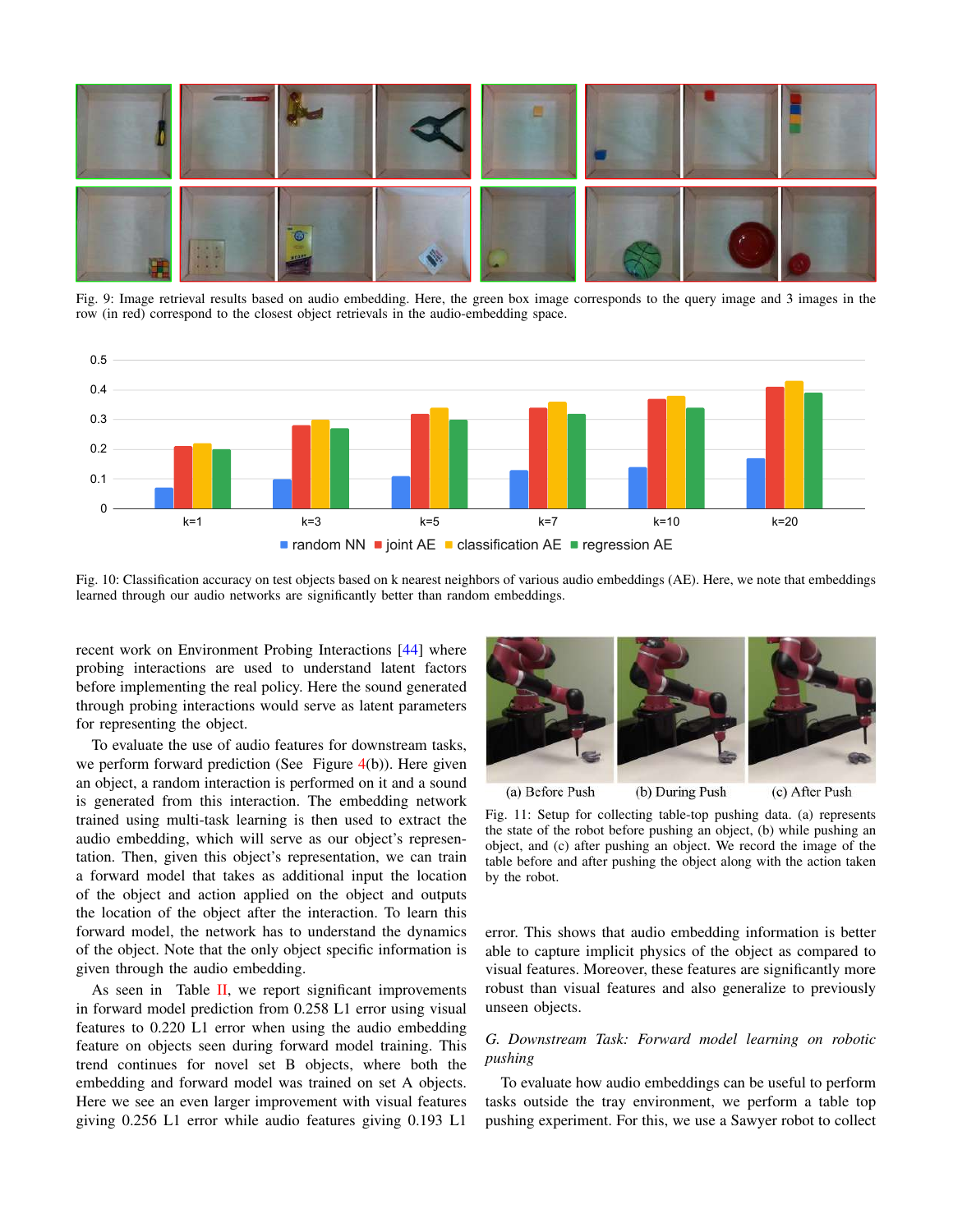|                                                                 | Audio Embeddings | No Audio   |     |  |                     |  |
|-----------------------------------------------------------------|------------------|------------|-----|--|---------------------|--|
| $\lambda = 1 \quad 0$                                           |                  | $0.05$ 0.1 | 0.2 |  | 1.0   ResNet Oracle |  |
| Train Objects   0.225  0.221  0.220  0.222  0.239  0.258  0.206 |                  |            |     |  |                     |  |
| Test Objects   0.195 0.194 0.193 0.1945 0.195   0.256 0.155     |                  |            |     |  |                     |  |

<span id="page-7-0"></span>TABLE II: Comparison of using audio embeddings versus pre-trained visual embeddings for forward model prediction. Oracle represents training with object class labels as input.



Fig. 12: Forward model predictions are visualized here as pairs of images. The left image is the observation before the interaction, while the right image is the observation after the interaction. Based on the object ground truth location (shown as the green dot) before interaction, the audio embedding of the object and action taken by the robot (shown as a red arrow), trained forward model predicts the future object location (shown as a red dot).

push data. Given an object placed on the robot's table, we first perform background subtraction to determine the position of the object. Then, based on this position we sample two points such that line joining them will pass through the object. We record images  $I_{start}$  and  $I_{end}$  to capture the state of the table before and after push action being applied by the robot. In addition to this, we also record position  $P_{start}$  and  $P_{end}$  which depicts the starting and ending push location of the robot end-effector. The robot's motion  $\{P_{start}, P_{end}\}$ serves as the pushing action. Visualization of this setup can be seen in Figure [11.](#page-6-2) Using this setup we collect a dataset of 1000 planar pushing interactions on 10 training set and 10 testing set objects. Given this data, we learn an audio embedding conditioned forward model similar to Figure [4\(](#page-3-1)b). The model predicts the location of the object in  $I_{end}$  given object location in  $I_{start}$ , the robots action  $\{P_{start}, P_{end}\}$ , and an audio embedding of the object from a prior TiltBot interaction. We note that without audio embedding the L2 error of the pushing location on test-set objects is 0.180 (normalized coordinates) while using audio embeddings gives a reduced L2 error of 0.159. Although performed in the relaxed state-based setting, this experiment demonstrates the promise of audio embeddings in improving robotic tasks like pushing.

#### V. CONCLUSION

In this work, we perform one of the first studies on the interactions between sound and action. Through our soundaction-vision dataset collected using our Tilt-Bot robot, we present several insights into what information can be extracted from sound. From fine-grained object recognition to inversemodel learning, we demonstrate that sound can provide valuable information that can be used in downstream motor-control or robotic tasks. In some domains like forward model learning, we show that sound in fact provides more information than can be obtained from visual information alone. We hope that the Tilt-Bot dataset, which will be publicly released, along with our findings will inspire future work in the sound-action domain and find widespread applicability in robotics.

Acknowledgments: We thank DARPA MCS, ONR MURI and ONR Young Investigator award for funding this work. We also thank Xiaolong Wang and Olivia Watkins for insightful comments and discussions.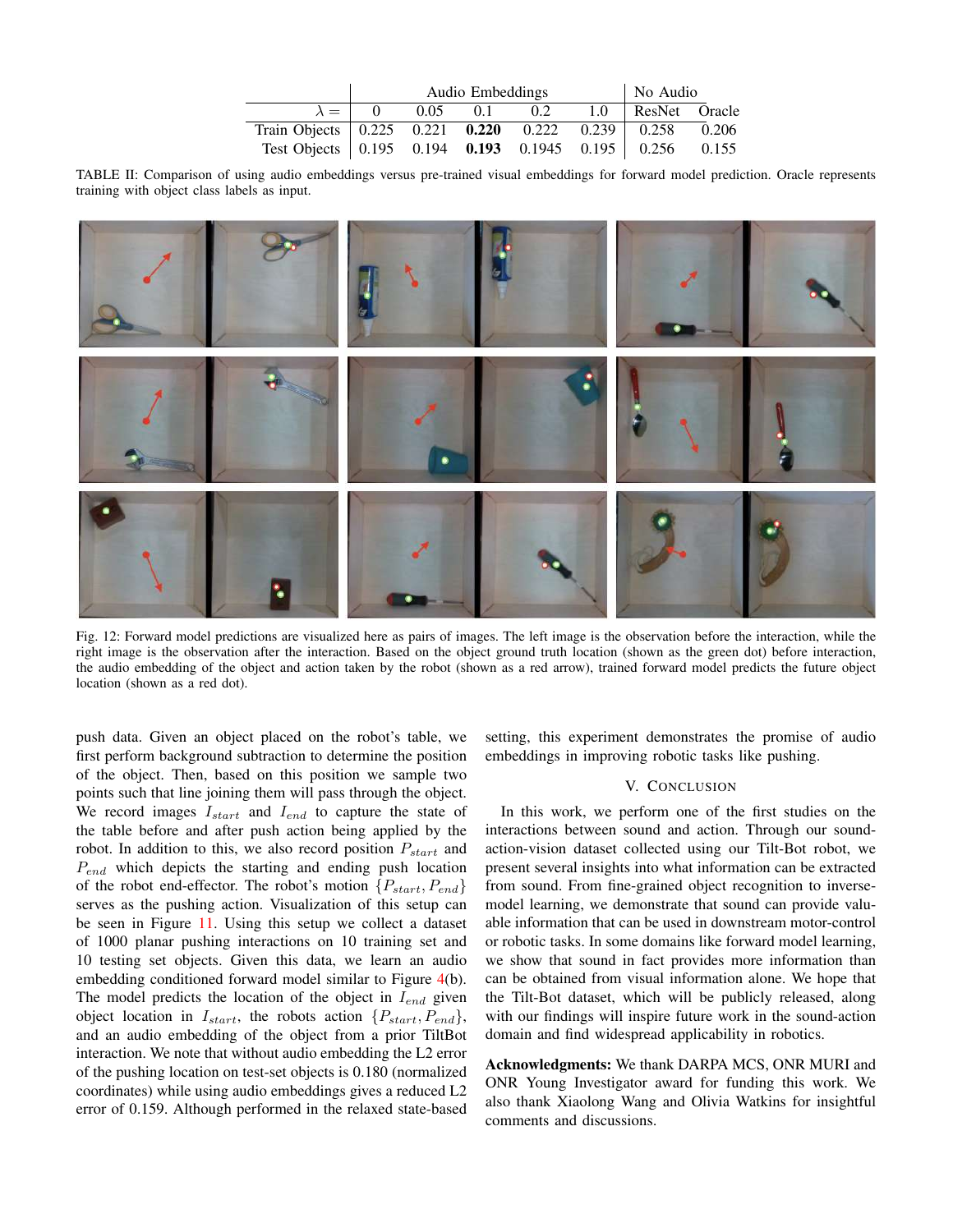#### REFERENCES

- <span id="page-8-21"></span>[1] Intel realsense d435 rgbd camera. [https://click.intel.com/](https://click.intel.com/intelr-realsensetm-depth-camera-d435.html) [intelr-realsensetm-depth-camera-d435.html.](https://click.intel.com/intelr-realsensetm-depth-camera-d435.html)
- <span id="page-8-20"></span>[2] Contact microphone. [https://www.amazon.com/](https://www.amazon.com/Neewer-Contact-Microphone-Mandolin-Accurate/dp/B019TW4BZO) [Neewer-Contact-Microphone-Mandolin-Accurate/dp/](https://www.amazon.com/Neewer-Contact-Microphone-Mandolin-Accurate/dp/B019TW4BZO) [B019TW4BZO.](https://www.amazon.com/Neewer-Contact-Microphone-Mandolin-Accurate/dp/B019TW4BZO)
- <span id="page-8-15"></span>[3] Pulkit Agrawal, Ashvin Nair, Pieter Abbeel, Jitendra Malik, and Sergey Levine. Learning to poke by poking: Experiential learning of intuitive physics. *NIPS*, 2016.
- <span id="page-8-13"></span>[4] Brandon Amos, Laurent Dinh, Serkan Cabi, Thomas Rothörl, Sergio Gómez Colmenarejo, Alistair Muldal, Tom Erez, Yuval Tassa, Nando de Freitas, and Misha Denil. Learning awareness models. *arXiv preprint arXiv:1804.06318*, 2018.
- <span id="page-8-6"></span>[5] Relja Arandjelovic and Andrew Zisserman. Look, listen and learn. *CoRR*, abs/1705.08168, 2017. URL [http://](http://arxiv.org/abs/1705.08168) [arxiv.org/abs/1705.08168.](http://arxiv.org/abs/1705.08168)
- <span id="page-8-7"></span>[6] Relja Arandjelovic and Andrew Zisserman. Objects that sound. *CoRR*, abs/1712.06651, 2017. URL [http://arxiv.](http://arxiv.org/abs/1712.06651) [org/abs/1712.06651.](http://arxiv.org/abs/1712.06651)
- <span id="page-8-5"></span>[7] Yusuf Aytar, Carl Vondrick, and Antonio Torralba. Soundnet: Learning sound representations from unlabeled video. In D. D. Lee, M. Sugiyama, U. V. Luxburg, I. Guyon, and R. Garnett, editors, *Advances in Neural Information Processing Systems 29*, pages 892–900. Curran Associates, Inc., 2016.
- <span id="page-8-4"></span>[8] Berk Calli, Aaron Walsman, Arjun Singh, Siddhartha Srinivasa, Pieter Abbeel, and Aaron M Dollar. Benchmarking in manipulation research: The ycb object and model set and benchmarking protocols. *arXiv preprint arXiv:1502.03143*, 2015.
- <span id="page-8-25"></span>[9] Rich Caruana. Multitask learning. *Machine learning*, 28 (1):41–75, 1997.
- <span id="page-8-3"></span>[10] Samuel Clarke, Travers Rhodes, Christopher G. Atkeson, and Oliver Kroemer. Learning audio feedback for estimating amount and flow of granular material. In Aude Billard, Anca Dragan, Jan Peters, and Jun Morimoto, editors, *Proceedings of The 2nd Conference on Robot Learning*, volume 87 of *Proceedings of Machine Learning Research*, pages 529–550. PMLR, 29–31 Oct 2018. URL [http://proceedings.mlr.press/v87/clarke18a.html.](http://proceedings.mlr.press/v87/clarke18a.html)
- <span id="page-8-10"></span>[11] Akansel Cosgun, Tucker Hermans, Victor Emeli, and Mike Stilman. Push planning for object placement on cluttered table surfaces. In *2011 IEEE/RSJ international conference on intelligent robots and systems*, pages 4627–4632. IEEE, 2011.
- <span id="page-8-24"></span>[12] Ingrid Daubechies. The wavelet transform, timefrequency localization and signal analysis. *IEEE transactions on information theory*, 36(5):961–1005, 1990.
- <span id="page-8-11"></span>[13] Marc Deisenroth and Carl E Rasmussen. Pilco: A modelbased and data-efficient approach to policy search. In *Proceedings of the 28th International Conference on machine learning (ICML-11)*, pages 465–472, 2011.
- <span id="page-8-9"></span>[14] Mehmet R Dogar and Siddhartha S Srinivasa. A planning framework for non-prehensile manipulation under clutter

and uncertainty. *Autonomous Robots*, 33(3):217–236, 2012.

- <span id="page-8-23"></span>[15] Frederik Ebert, Chelsea Finn, Sudeep Dasari, Annie Xie, Alex Lee, and Sergey Levine. Visual foresight: Model-based deep reinforcement learning for visionbased robotic control. *arXiv preprint arXiv:1812.00568*, 2018.
- <span id="page-8-26"></span>[16] Li Fei-Fei, Rob Fergus, and Pietro Perona. One-shot learning of object categories. *IEEE Trans. Pattern Anal. Mach. Intell.*, 28(4):594–611, April 2006. ISSN 0162- 8828. doi: 10.1109/TPAMI.2006.79. URL [https://doi.](https://doi.org/10.1109/TPAMI.2006.79) [org/10.1109/TPAMI.2006.79.](https://doi.org/10.1109/TPAMI.2006.79)
- <span id="page-8-17"></span>[17] Chelsea Finn and Sergey Levine. Deep visual foresight for planning robot motion. In *2017 IEEE International Conference on Robotics and Automation (ICRA)*, pages 2786–2793. IEEE, 2017.
- <span id="page-8-12"></span>[18] Yarin Gal, Rowan McAllister, and Carl Edward Rasmussen. Improving PILCO with Bayesian neural network dynamics models. In *Data-Efficient Machine Learning workshop, International Conference on Machine Learning*, 2016.
- <span id="page-8-19"></span>[19] Dhiraj Gandhi, Lerrel Pinto, and Abhinav Gupta. Learning to fly by crashing. *CoRR*, abs/1704.05588, 2017. URL [http://arxiv.org/abs/1704.05588.](http://arxiv.org/abs/1704.05588)
- <span id="page-8-16"></span>[20] Danijar Hafner, Timothy Lillicrap, Ian Fischer, Ruben Villegas, David Ha, Honglak Lee, and James Davidson. Learning latent dynamics for planning from pixels. *arXiv preprint arXiv:1811.04551*, 2018.
- <span id="page-8-27"></span>[21] Kaiming He, Xiangyu Zhang, Shaoqing Ren, and Jian Sun. Deep residual learning for image recognition. In *Proceedings of the IEEE conference on computer vision and pattern recognition*, pages 770–778, 2016.
- <span id="page-8-22"></span>[22] Kaiming He, Georgia Gkioxari, Piotr Dollar, and Ross Girshick. Mask r-cnn. In *The IEEE International Conference on Computer Vision (ICCV)*, Oct 2017.
- <span id="page-8-14"></span>[23] Mikael Henaff, William F Whitney, and Yann LeCun. Model-based planning with discrete and continuous actions. *arXiv preprint arXiv:1705.07177*, 2017.
- <span id="page-8-0"></span>[24] Abhishek Kar, Shubham Tulsiani, João Carreira, and Jitendra Malik. Category-specific object reconstruction from a single image. In *Computer Vision and Pattern Regognition (CVPR)*, 2015.
- <span id="page-8-8"></span>[25] Oussama Khatib. A unified approach for motion and force control of robot manipulators: The operational space formulation. *IEEE J. Robotics and Automation*, 3:43–53, 1987.
- <span id="page-8-1"></span>[26] Alex Krizhevsky, Ilya Sutskever, and Geoffrey E Hinton. Imagenet classification with deep convolutional neural networks. In *NIPS*, 2012.
- <span id="page-8-2"></span>[27] Sergey Levine, Chelsea Finn, Trevor Darrell, and Pieter Abbeel. End-to-end training of deep visuomotor policies. *JMLR*, 2016.
- <span id="page-8-18"></span>[28] Sergey Levine, Peter Pastor, Alex Krizhevsky, and Deirdre Quillen. Learning hand-eye coordination for robotic grasping with deep learning and large-scale data collection. *ISER*, 2016.